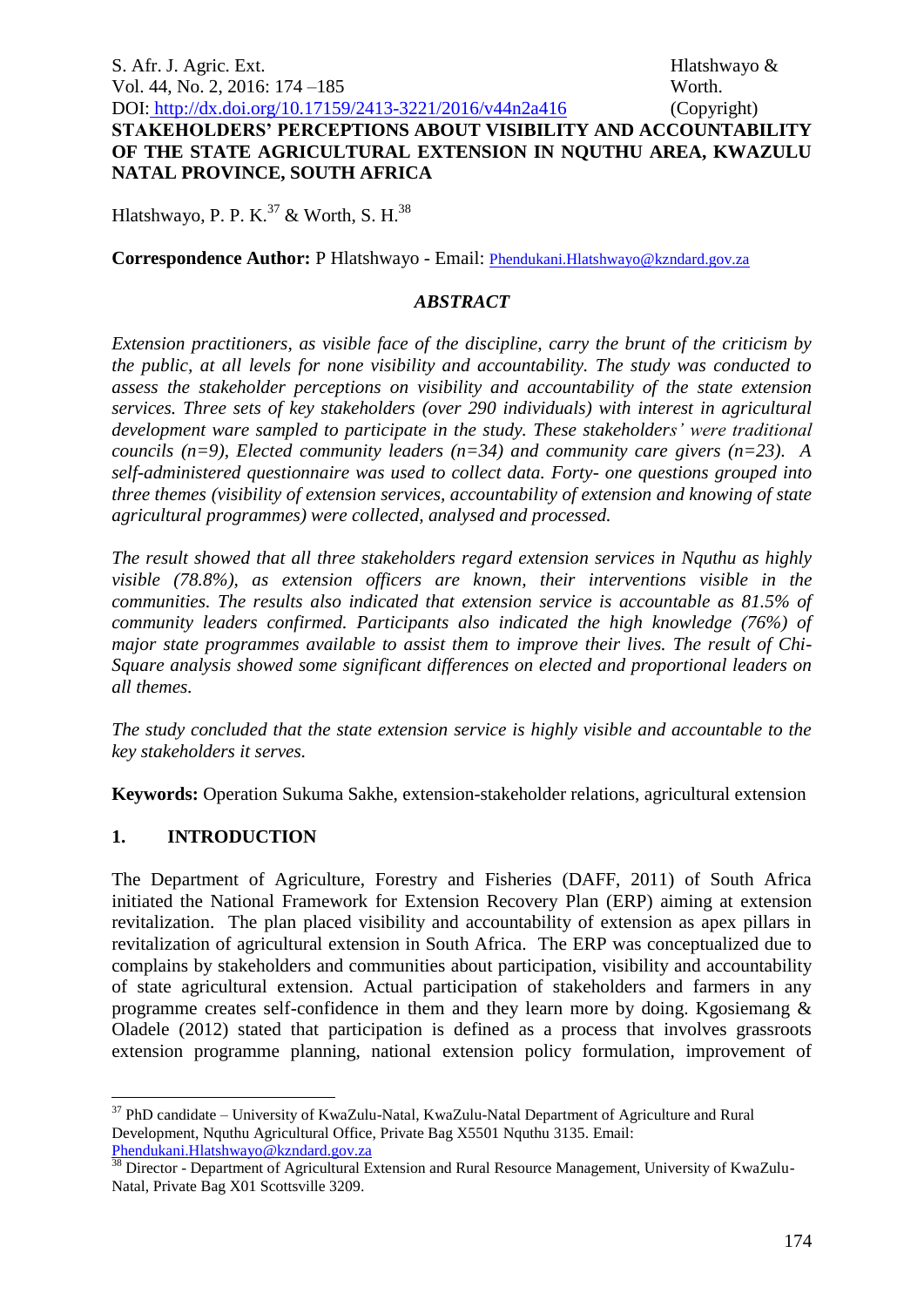S. Afr. J. Agric. Ext. **Ext.** And **Ext.** And **Ext.** Hlatshwayo & **Hlatshwayo &** Vol. 44, No. 2, 2016: 174 – 185 Worth. DOI: http://dx.doi.org/10.17159/2413-3221/2016/v44n2a416 (Copyright)

extension organisational structure for more effectiveness, organisation of famers for empowerment and group extension approach.

The role of agricultural extension is vital to the diffusion of new technology, but extension is currently failing (Malawi 2000). Ngomane (2010) indicated that extension practitioners, as visible faces of the discipline, carried the brunt of the criticism by the public, policymakers and lawmakers (politicians) at all levels for none or less visibility and accountability. The criticism has prevailed despite international and national efforts directed toward extension renewal.

Agricultural extension faces important challenges in the areas of relevance, visibility, accountability and sustainability amongst the stakeholders it's supposed to serve (Chintamanie, 1998).

Failure by research and extension to understand and involve clientele in problem definition and solving (Davis, 2010) lead to misunderstanding and often low or no adoption of agricultural extension innovations rendered by state extension services.

Furthermore Kgosiemang & Oladele (2012) indicated that participation in agricultural extension means putting responsibility in the hands of farmers to determine agricultural extension programmes; it can make services more responsive to the local conditions, more accountable, more effective and more sustainable. According to Swanson & Rajalahti (2010), agricultural extension has three major goals which determine their activity (visibility); these goals are achieving food security (Umali & Schwartz, 1994), improvement of rural livelihood and improvement of natural resource management.

# **2. OBJECTIVES**

The study was conducted to determine the participation and perception of stakeholders (community leaders and general fieldworkers, who are also farmers) representing farmers about the visibility and accountability of the state extension workers and their management to the community it serve. The study also sought to identify gaps so as to inform agricultural extension policies as to how extension should be conducted or not conducted to increase visibility and accountability to farmers through stakeholders.

# **3. MATERIALS AND METHODS**

### **3.1 STUDY AREA**

The study was conducted in all 17 wards of Nquthu Municipality (KZ 242). The entire municipal area is under traditional leadership and approximately 90% is communal under Ingonyama Trust Board (KwaZulu-Natal Ingonyama Act, Act 3 of 1994 as amended). That make the Traditional Authorities the provider of agricultural land, and the extension services have to be introduced as well as all state programmes.

According to Census (2011), the total area of Nquthu is 1962  $\text{km}^2$ , unemployment is at 44.4% and the number of agricultural households is estimated at 19 997 which is 63% of the total households.

# **3.2 RESEARCH PROCEDURE AND SAMPLING**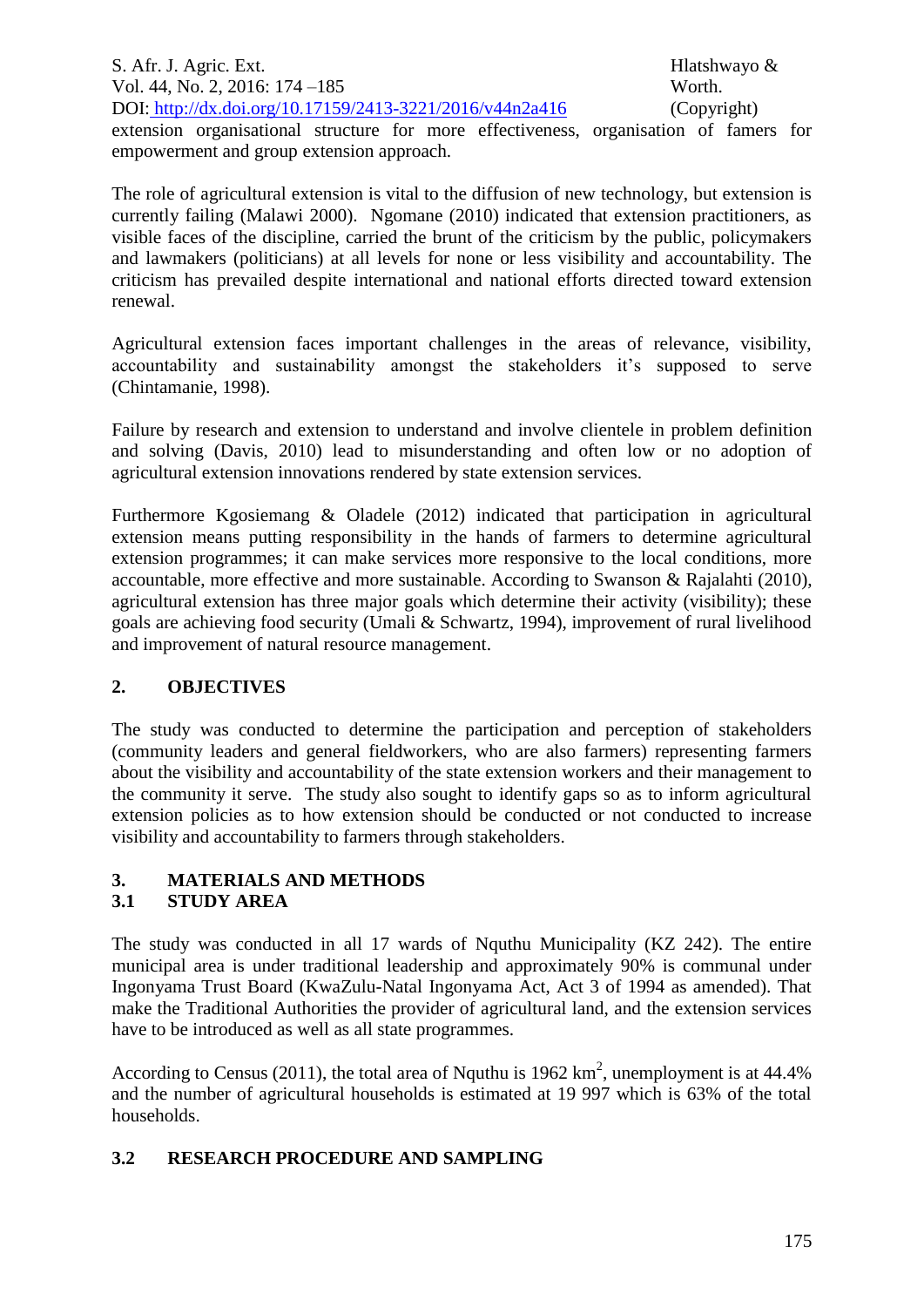#### S. Afr. J. Agric. Ext. **Ext.** And **Ext.** And **Ext.** Hlatshwayo & **Hlatshwayo &** Vol. 44, No. 2, 2016: 174 – 185 Worth. DOI: http://dx.doi.org/10.17159/2413-3221/2016/v44n2a416 (Copyright)

This study was conducted in 2014, in the form of self-administered survey questionnaires. All survey questionnaires were in IsiZulu and English. Forty-one questions were asked, and categorized into three thematic areas namely visibility of extension officer, accountability of both extension officers and the Extension Manager and the knowledge of extension programmes by stakeholders. Municipal wards are also extension wards for ease of logistics and reporting.

Elected leaders; both ward and proportional representative councillors (18 May 2011- 3 August 2016) were the first stakeholders surveyed mid-term of their tenure. The importance of these stakeholders is that they are political leaders of their wards, therefore they have very huge influence on development including agriculture. Questionnaires were issued to all thirty four elected leaders, Twenty-six responded, which was 76.5%. This group responded individually and the returned survey forms were stamped and signed by the Council Speaker for verification and quality control.

Traditional Councils (TC) was the second group of stakeholders surveyed. Nquthu Municipal area is completely under traditional leadership that makes the Traditional Council an important stakeholder group in terms of traditional rules, allocation of fields and general order in the area. This stakeholder is not aligned to municipal wards; there can be two or more Traditional Councils in a ward. Questionnaires were issued to all nine Traditional Councils of which eight responded and returned (88.8%). All TC in Nquthu area have 30 members, the composition is; Inkosi / Chief, as the chairperson of the council, Izinduna /headmen (60%) directly appointed by Inkosi and 40% of the council is elected community members and there is the secretary of the council, who is an employee of the provincial Department of Cooperative Governance and Traditional Affairs. TC answered questions as a group, which meant that majority answer, as recorded by the secretary was final, as it is the practise, in traditional meetings.

The final stakeholder group was Community Care Givers (CCG's) n=23. These are field workers employed by the Department of Health (Hospitals) in the province. They work on villages; it does happen that there is more than one CCG in a municipal ward. Their mandate is to work in the communities primarily on health and healthy living promoting issues like door size gardens which promote production and consumption of fresh vegetables. This group also responded individually, their returned forms were stamped by the hospital to ensure validity and quality control. The response rate from this group was 98%.

# **3.3 DATA ANALYSIS**

The collected data were coded, entered and analysed using the Statistical Package for Social Science (IBM SPSS 19.0). Descriptive statistics techniques such as frequency, mean and percentage were calculated to determine distribution of the study variables. Fishers' Chi– Square test was used to test the significance difference between variables under investigation (ward and proportional representation councillors and villages where CCG's work), at 0.05 level of significance.

# **4. RESULTS AND DISCUSSION**

# **4.1 ELECTED LEADERS**

Table 1 indicates that 80.8% of elected leaders knew who the extension officer working in their ward was and had seen agricultural projects within the municipal area. Results also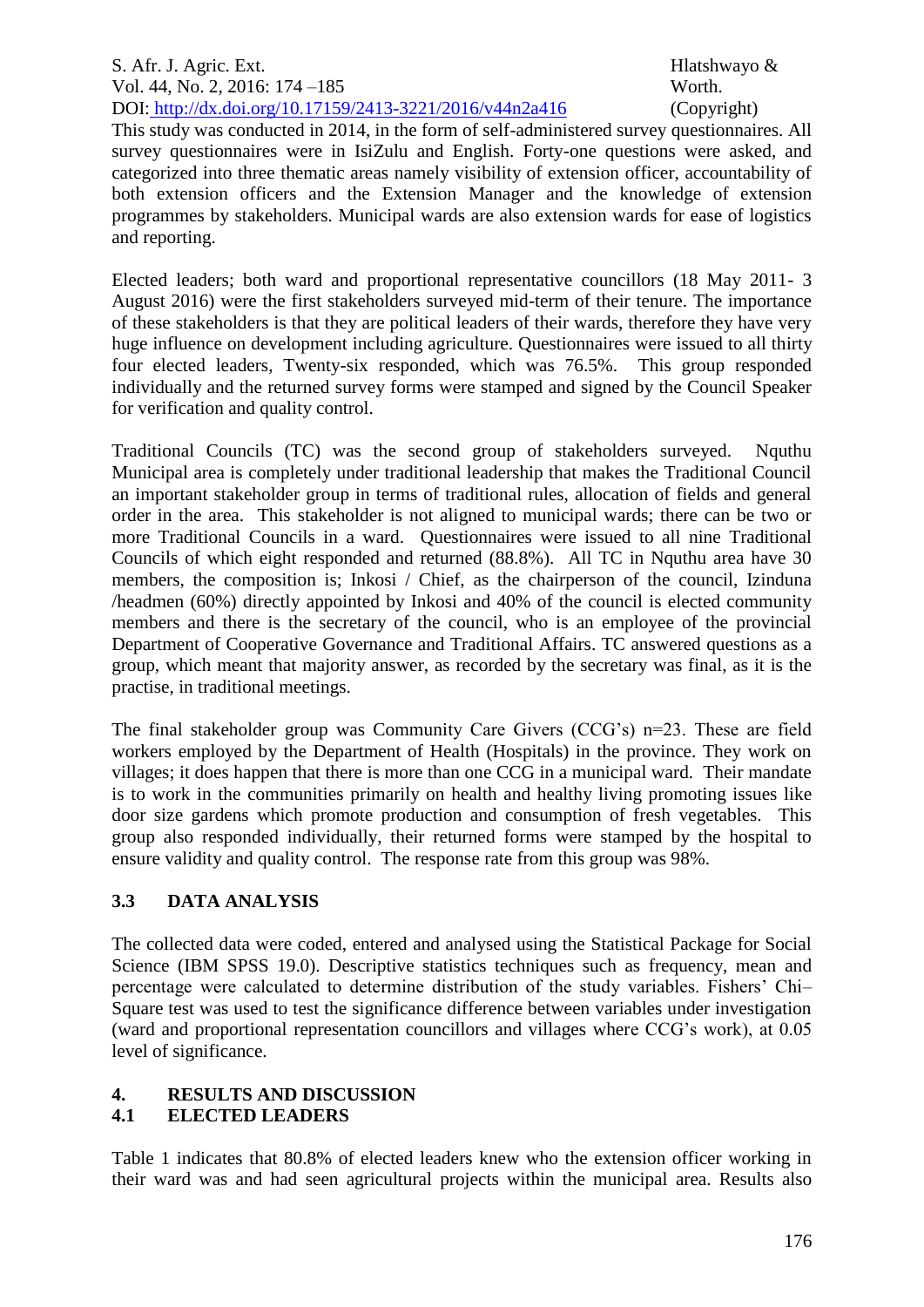#### S. Afr. J. Agric. Ext. Hlatshwayo & Vol. 44, No. 2, 2016: 174 –185 Worth. DOI: http://dx.doi.org/10.17159/2413-3221/2016/v44n2a416 (Copyright)

showed that there was constant exchange of information between extension officers and the elected leaders as 73.1% of elected leaders knew the official cell phone number for the officers based in their areas. This is in agreement with what Hedjazi, Rezaee & Zamani (2006) reported that constant communication is vital for agricultural development. More leaders (69.2%) indicated that their areas have benefited in terms of visible (infrastructure) projects and had noticed extension meetings done by the extension office working in Nquthu municipal area.

| Table 1: Frequency analysis of elected leaders' perception on visibility and accountability of |  |
|------------------------------------------------------------------------------------------------|--|
| Nauthu extension service                                                                       |  |

| <b>Parameters</b>                                                                                              | <b>Response</b> | <b>Frequency</b> | Percentage         |  |  |
|----------------------------------------------------------------------------------------------------------------|-----------------|------------------|--------------------|--|--|
| <b>Visibility theme</b>                                                                                        |                 |                  |                    |  |  |
|                                                                                                                |                 |                  |                    |  |  |
| Know the EO in your                                                                                            | Yes             | 21               | 80.8               |  |  |
| ward                                                                                                           | N <sub>o</sub>  | 5                | 19.2               |  |  |
| Noticed projects in                                                                                            | Yes             | 21               | 80.8               |  |  |
| your ward                                                                                                      | N <sub>o</sub>  | $\overline{5}$   | 19.2               |  |  |
| Know the cell phone                                                                                            | Yes             | 19               | 73.1               |  |  |
| number of EO?                                                                                                  | N <sub>o</sub>  | 7                | 26.9               |  |  |
| Ward benefitted from                                                                                           | Yes             | 18               | 69.2               |  |  |
| programmes                                                                                                     | N <sub>o</sub>  | 8                | 30.8               |  |  |
| <b>Accountability</b>                                                                                          |                 |                  |                    |  |  |
| theme                                                                                                          |                 |                  |                    |  |  |
| EO attend war room                                                                                             | Yes             | 20               | 76.9               |  |  |
| meetings                                                                                                       | No              | 6                | 23.1               |  |  |
| Manager addressed                                                                                              | Yes             | 16               | 61.5               |  |  |
| Council                                                                                                        | N <sub>o</sub>  | 10               | 38.5               |  |  |
| Discuss agriculture                                                                                            | Yes             | 19               | 73.1               |  |  |
| with EO                                                                                                        | N <sub>o</sub>  | 7                | 26.9               |  |  |
|                                                                                                                | Yes             | $\overline{4}$   | 16                 |  |  |
| Officers arrogant                                                                                              | N <sub>o</sub>  | 21               | 84                 |  |  |
| Agricultural office                                                                                            | 20<br>Yes       |                  | 80                 |  |  |
| accessible to public                                                                                           | N <sub>o</sub>  | 5                | 20                 |  |  |
| <b>Knowledge of Programmes</b>                                                                                 |                 |                  |                    |  |  |
| theme                                                                                                          |                 |                  |                    |  |  |
| Mechanization                                                                                                  | Yes             | $20\,$           | 76.9               |  |  |
|                                                                                                                | N <sub>o</sub>  | 6                | 23.1               |  |  |
| Food Security                                                                                                  | Yes             | 22               | 84.6               |  |  |
|                                                                                                                | N <sub>o</sub>  | $\overline{4}$   | $\overline{1}$ 5.4 |  |  |
| Livestock                                                                                                      | Yes             | 22               | 84.6               |  |  |
|                                                                                                                | N <sub>o</sub>  | $\overline{4}$   | 15.4               |  |  |
|                                                                                                                | Yes             | 19               | 73.1               |  |  |
| Youth and Woman                                                                                                | N <sub>o</sub>  | 7                | 26.9               |  |  |
| $26(7650)$ $E_0$ $E_{\text{transion}}$ $Q_{\text{Higgs}}$<br>$S_{\text{oumas}}$ $S_{\text{umram}}$ $2014$ $n-$ |                 |                  |                    |  |  |

*Source: Survey 2014, n=26 (76.5%), EO=Extension Officers*

Operation Sukuma Sakhe - Ward War Rooms (OSS) are the initiative of a service delivery model from the KwaZulu-Natal Office of the Premier, which are based in all municipal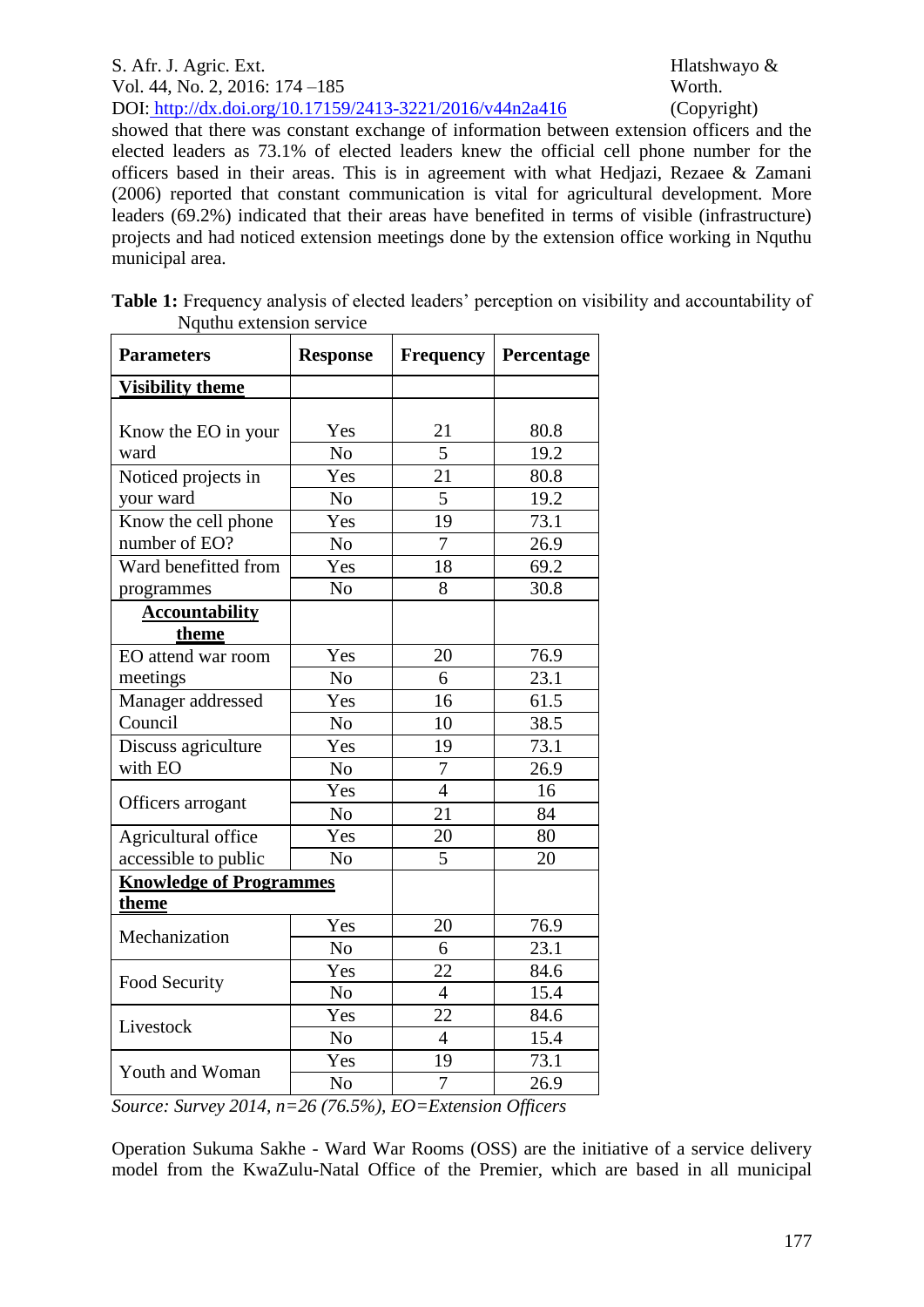#### S. Afr. J. Agric. Ext. **Ext.** And **Ext.** And **Ext.** Hlatshwayo & **Hlatshwayo &** Vol. 44, No. 2, 2016: 174 – 185 Worth. DOI: http://dx.doi.org/10.17159/2413-3221/2016/v44n2a416 (Copyright)

wards. All provincial, national departments, non-governmental organisations, traditional councils meet on a monthly basis to discuss and most importantly respond to community issues. 76.9 % of elected leaders indicated that extension officers attend, actively participate and account to these meetings. This also made the extension service office more visible and accessible to the people on the ground.

Majority (61.5%) indicated that the Extension Manager had address Council on agricultural issues, these issues are of policy, general agricultural direction and accountability on state resources utilised within municipal area over the period of time. Only 16% indicated that extension officers are arrogant towards them and the farmers.

Most elected leaders (76.9%) indicated that they know about major departmental programs like Mechanisation, where free tractor and input services were made available to needy farmers or households based on war room's household profiling and traditional leader recommendations. Also this program was advertised on the national radio station, which might have contributed to most leaders knowing about it. Similar trends as shown in Table 1 were observed on other departmental programs in terms of elected leaders' knowledge. The common factor with these programs is that they were more provincial but implemented by local offices.

Chi-Square analysis (Table 2) showed there were significant differences between ward and proportional representatives on visibility and issues of engagement with extension officers. Where ward councillors affirmed and the proportional councillor disagreed. This will be expected, as ward councillor (overall winner) will be more known in the ward and at most of the times will take initiative to look for help in government and other stakeholders. Similarly it was noticed on accountability and according to the OSS model, the ward councillor is the ward champion who chairs all development committees. Therefore he/she will know which department officials attend to account in the ward. Both types of elected leaders indicated a very high knowledge of departmental programmes. As these programmes are localised indications were that the extension office popularized the departmental programmes in various areas where both types of councillors attended.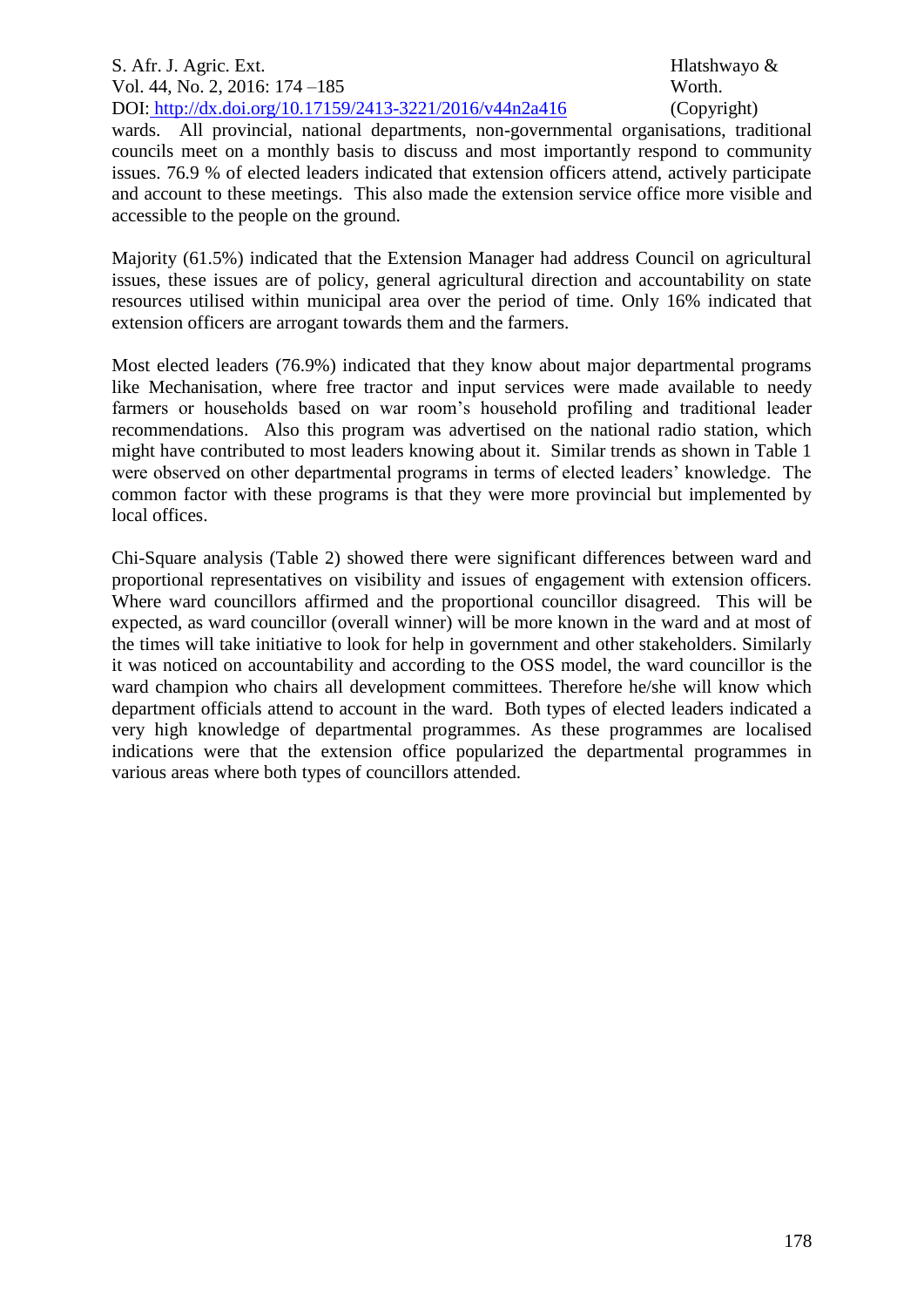### **Table 2:** Chi-Square analysis of elected leaders' (ward and proportional) perception on visibility and accountability of Nquthu Extension Service.

| <b>Parameters</b>                  | <b>Response</b> | Type of elected<br>leader |                | Chi-square $(X^2)$                  | <b>Statistics</b> |
|------------------------------------|-----------------|---------------------------|----------------|-------------------------------------|-------------------|
|                                    |                 | <b>PR</b>                 | Ward           | test<br>$X^2$<br>df<br>$\mathbf{p}$ | comment           |
| <b>Visibility theme</b>            |                 |                           |                |                                     |                   |
| Know EO in your ward               | Yes             | 5                         | 16             |                                     |                   |
|                                    | N <sub>o</sub>  | 5                         | $\overline{0}$ | 9.905<br>$\mathbf{1}$               | S                 |
|                                    | % Yes           | 50.0                      | 100.0          | 0.002                               |                   |
| Noticed projects in your ward      | Yes             | 9                         | 12             |                                     |                   |
|                                    | N <sub>o</sub>  | $\mathbf{1}$              | $\overline{4}$ | 0.891<br>$\overline{1}$             | <b>NS</b>         |
|                                    | % Yes           | 90.0                      | 75.0           | 0.345                               |                   |
| Know the cell number of EO         | Yes             | $\overline{4}$            | 15             |                                     |                   |
|                                    | N <sub>o</sub>  | 6                         | 1              | 9.036<br>$\overline{1}$             | S                 |
|                                    | % Yes           | 40.0                      | 93.4           | 0.003                               |                   |
| Ward benefitted from               | Yes             | $\overline{7}$            | 11             |                                     |                   |
| programmes                         | N <sub>o</sub>  | 3                         | 15             | 0.005<br>$\overline{1}$             | <b>NS</b>         |
|                                    | % Yes           | 70.0                      | 68.8           | 0.946                               |                   |
| <b>Accountability theme</b>        |                 |                           |                |                                     |                   |
| EO attend OSS war room             | Yes             | $\mathfrak s$             | 51             |                                     |                   |
| meetings                           | N <sub>o</sub>  | 5                         | $\mathbf{1}$   | 6.635<br>$\mathbf{1}$               | S                 |
|                                    | % Yes           | 50.0                      | 93.8           | 0.010                               |                   |
| Manager addressed Council          | Yes             | 5                         | 11             |                                     |                   |
| about agriculture                  | N <sub>o</sub>  | 5                         | 5              | $\mathbf{1}$<br>0.914               | <b>NS</b>         |
|                                    | % Yes           | 50.5                      | 68.8           | 0.036                               |                   |
| Discuss projects with EO           | Yes             | $\overline{5}$            | 14             |                                     |                   |
|                                    | N <sub>o</sub>  | 5                         | $\overline{2}$ | 4.398<br>$\mathbf{1}$               | S                 |
|                                    | % Yes           | 50.0                      | 87.5           | 0.036                               |                   |
| Is EO arrogant?                    | Yes             | 3                         | $\mathbf{1}$   |                                     |                   |
|                                    | N <sub>o</sub>  | 6                         | 15             | 3.144<br>$\mathbf{1}$               | <b>NS</b>         |
|                                    | % Yes           | 33.3                      | 6.3            | 0.076                               |                   |
| Office accessible to public /      | Yes             | $\overline{7}$            | 13             |                                     |                   |
| farmers                            | N <sub>o</sub>  | $\overline{2}$            | 3              | 0.043<br>$\mathbf{1}$               | <b>NS</b>         |
|                                    | % Yes           | 77.8                      | 81.3           | 0.835                               |                   |
| Knowledge of programmes theme      |                 |                           |                |                                     |                   |
| Mechanization ( <i>application</i> | Yes             | $\boldsymbol{7}$          | 13             |                                     |                   |
| forms, tractors)                   | No              | 3                         | 3              | 0.439<br>-1                         | <b>NS</b>         |
|                                    | % Yes           | 70.0                      | 81.3           | 0.508                               |                   |
| Food Security (seed scoops,        | Yes             | 9                         | 13             |                                     |                   |
| tunnels, one home one garden)      | No              | $\mathbf{1}$              | 3              | 0.362<br>$\mathbf{1}$               | <b>NS</b>         |
|                                    | % Yes           | 90.0                      | 81.3           | 0.547                               |                   |
| Livestock (dip tanks, poultry      | Yes             | 8                         | 14             |                                     |                   |
| runs, fencing)                     | N <sub>o</sub>  | $\overline{2}$            | $\overline{2}$ | 0.266<br>$\mathbf{1}$               | <b>NS</b>         |
|                                    | % Yes           | 80.0                      | 87.5           | 0.606                               |                   |
| Youth and Women (YARD,             | Yes             | 8                         | 11             |                                     |                   |
| WARD)                              | No              | $\overline{2}$            | 5              | 0.396<br>$\mathbf{1}$               | <b>NS</b>         |
|                                    | % Yes           | 80.0                      | 68.8           | 0.529                               |                   |

Source; Survey 2014, PR=Proportional representation, p=Probability at 0.05, S=Significant, NS=Not significant, EO=Extension practitioner/officer, YARD=Youth in Agriculture and Rural Development, WARD= Women in Agriculture and Rural Development.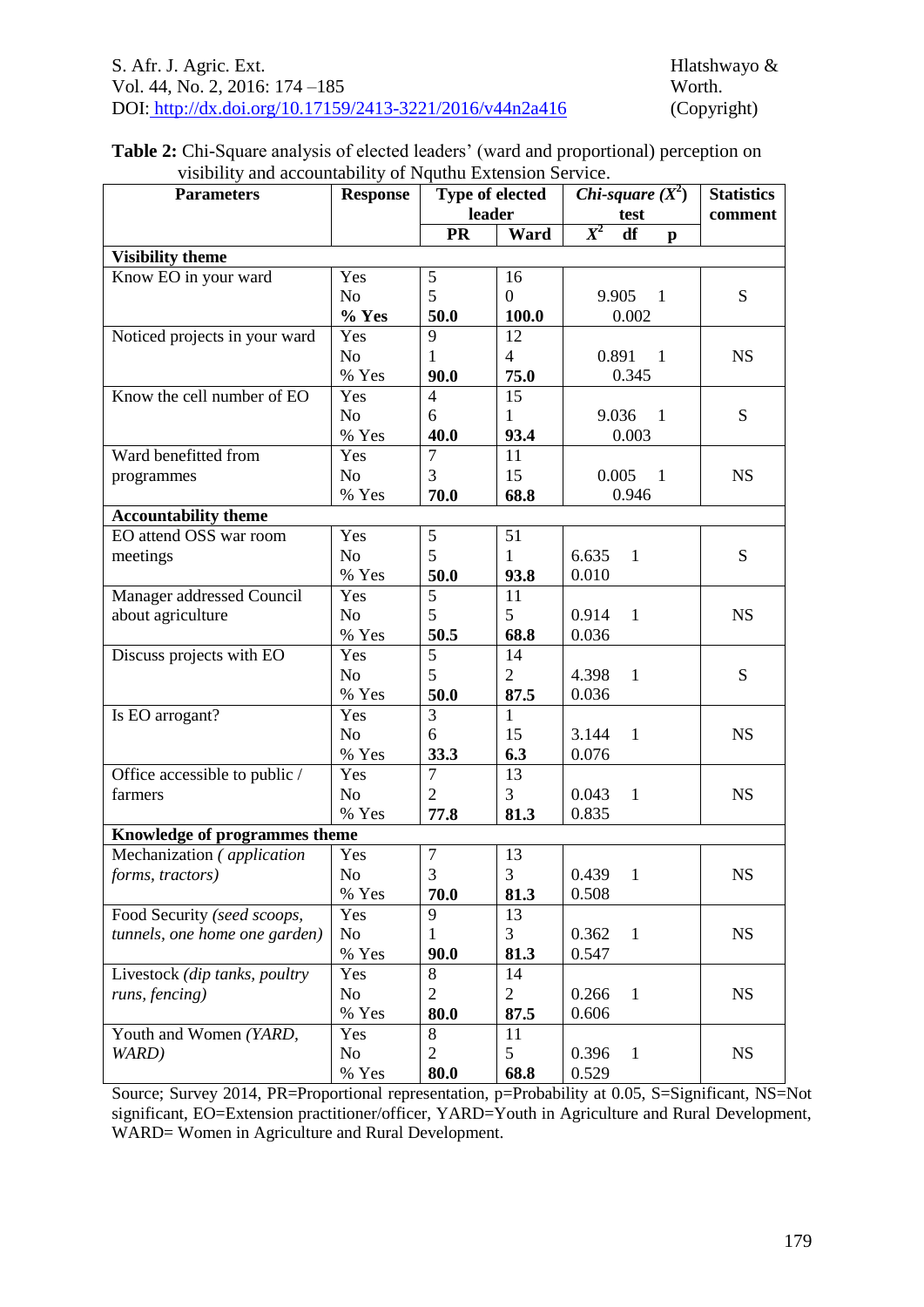# **4.2 TRADITIONAL COUNCIL**

All (100%) traditional councils indicated as shown in Table 3, that they know where the Nquthu Agricultural Office is located and have visited it for various agricultural issues. The most notable one was when they were enquiring about departmental programs that were not ward specific but that cut across all their areas. They also indicated that they know who the extension officer assigned to work in their areas was. That meant that the extension officer was properly introduced to the council and that made working relations with the communities cordial. All secretaries of traditional councils have access to extension officers as they have their official contact details. This made communication both ways easy and possible at all times. In case there was an emergency or notice that needed to be communicated for example November 2015 drought feed scheme that was agreed on Friday to be rolled out on Monday, it was communicated to the traditional secretary over the weekend.

Most of the Amakhosi (88%) knew who the extension leader (Manager) of extension services in the whole municipal area is. This situation is beneficial as traditional leaders know very well who to contact in case there is a concern with the performance of an extension officer allocated in their area. Also 88% of council had seen extension officers holding extension meetings with people under their jurisdiction. It is a good sign that extension officers consult and inform the farmers they are serving in their wards.

All Council members indicated that they have noticed extension officers training farmers to take soil samples in their fields in preparation for crop production as most people practise agriculture as their livelihood. In relation to this study, Khan & Akram (2012) reported only 4% has seen extension officers working.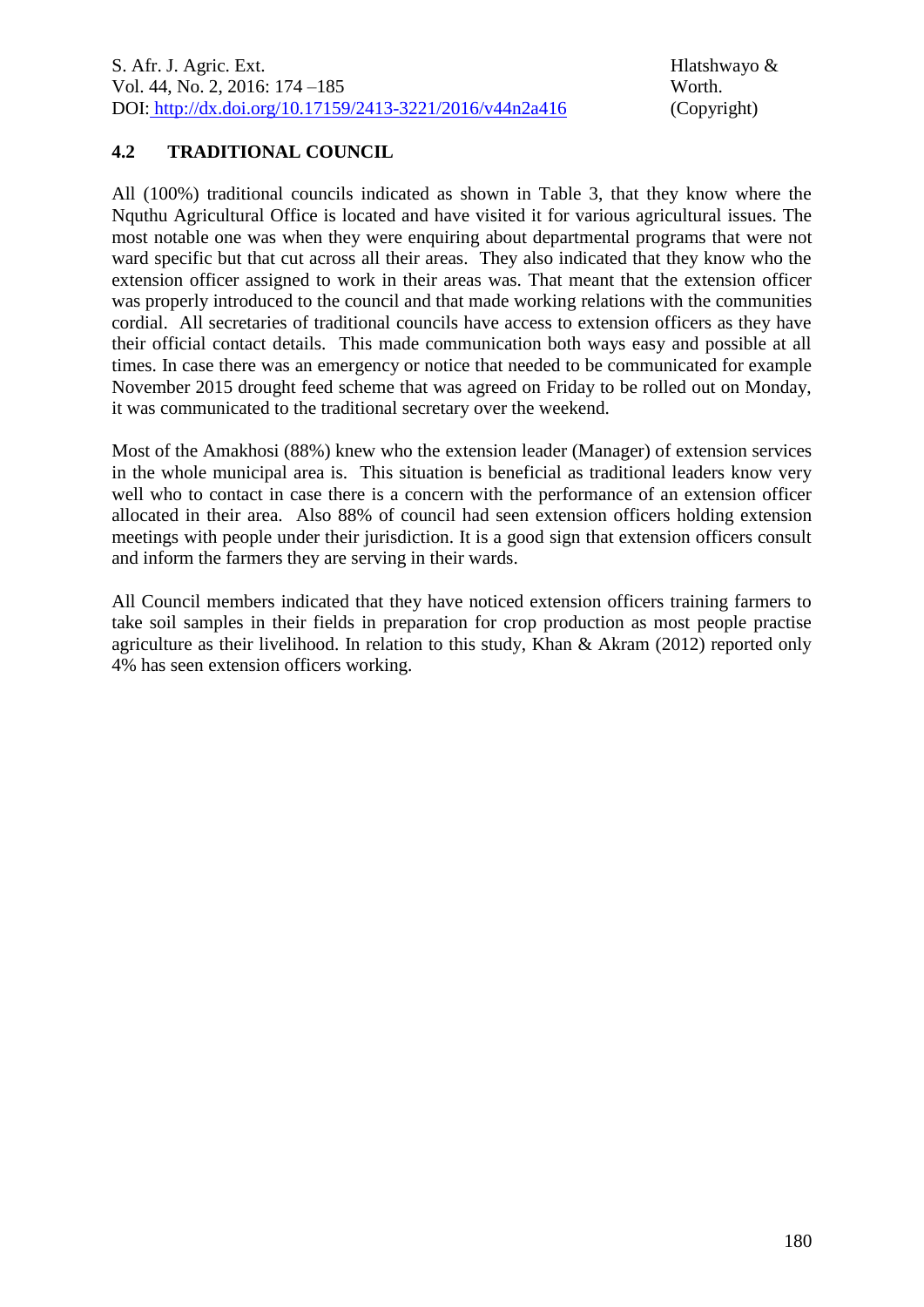#### S. Afr. J. Agric. Ext. Hlatshwayo & Vol. 44, No. 2, 2016: 174 –185 Worth.<br>DOI: http://dx.doi.org/10.17159/2413-3221/2016/v44n2a416 (Copyright) DOI: http://dx.doi.org/10.17159/2413-3221/2016/v44n2a416

**Table 3:** Frequency analysis of traditional council's perception on visibility and accountability of Nquthu extension service

| <b>Visibility theme</b><br>Yes<br>Location & Visit to<br>8<br>100<br>Agriculture office<br>N <sub>o</sub><br>$\overline{0}$<br>$\overline{0}$<br>Yes<br>8<br>100<br>Know the name of the<br>extension officer<br>N <sub>o</sub><br>$\overline{0}$<br>$\theta$<br>Yes<br>8<br>100<br>the<br>Secretary has<br>Officer cell number<br>N <sub>o</sub><br>$\boldsymbol{0}$<br>$\boldsymbol{0}$<br>Yes<br>$\overline{7}$<br>88<br>Inkosi<br>know<br><b>Agriculture Manager</b><br>N <sub>o</sub><br>12<br>$\mathbf{1}$<br>Yes<br>$\tau$<br>88<br>Seen<br>extension<br>meetings<br>N <sub>o</sub><br>12<br>1<br>Yes<br>100<br>8<br>Farmers being trained<br>on soil sampling<br>N <sub>o</sub><br>$\overline{0}$<br>$\boldsymbol{0}$<br><b>Accountability theme</b><br>Yes<br>EO<br>when<br>7<br>88<br>come<br>required<br>N <sub>0</sub><br>$\mathbf{1}$<br>12<br>Yes<br>75<br>6<br>EO report meetings<br>N <sub>o</sub><br>$\overline{c}$<br>25<br>Yes<br>$\overline{7}$<br>88<br>when<br>Manager come<br>asked<br>N <sub>o</sub><br>$\mathbf{1}$<br>12<br>Yes<br>$\overline{7}$<br>88<br>Complaining<br>about<br>service level<br>N <sub>o</sub><br>12<br>1<br>Yes<br>8<br>100<br>Discuss how to look<br>after of projects<br>N <sub>o</sub><br>$\overline{0}$<br>$\theta$<br>Knowledge<br>of<br><b>Programmes theme</b><br>$\tau$<br>88<br>Yes<br><b>EO</b><br>introduce<br>new<br>N <sub>0</sub><br>programs<br>12<br>1<br>Yes<br>50<br>$\overline{4}$<br>Mechanization<br>No<br>$\overline{4}$<br>50<br>Yes<br>7<br>88<br>Food Security<br>No<br>12<br>$\mathbf{1}$<br>Yes<br>7<br>88<br><b>Community Gardens</b><br>N <sub>o</sub><br>12<br>$\mathbf{1}$ | <b>Parameters</b> | <b>Response</b> | <b>Frequency</b> | Percentage |
|----------------------------------------------------------------------------------------------------------------------------------------------------------------------------------------------------------------------------------------------------------------------------------------------------------------------------------------------------------------------------------------------------------------------------------------------------------------------------------------------------------------------------------------------------------------------------------------------------------------------------------------------------------------------------------------------------------------------------------------------------------------------------------------------------------------------------------------------------------------------------------------------------------------------------------------------------------------------------------------------------------------------------------------------------------------------------------------------------------------------------------------------------------------------------------------------------------------------------------------------------------------------------------------------------------------------------------------------------------------------------------------------------------------------------------------------------------------------------------------------------------------------------------------------------------------------------------------------------------------------------------------------------------|-------------------|-----------------|------------------|------------|
|                                                                                                                                                                                                                                                                                                                                                                                                                                                                                                                                                                                                                                                                                                                                                                                                                                                                                                                                                                                                                                                                                                                                                                                                                                                                                                                                                                                                                                                                                                                                                                                                                                                          |                   |                 |                  |            |
|                                                                                                                                                                                                                                                                                                                                                                                                                                                                                                                                                                                                                                                                                                                                                                                                                                                                                                                                                                                                                                                                                                                                                                                                                                                                                                                                                                                                                                                                                                                                                                                                                                                          |                   |                 |                  |            |
|                                                                                                                                                                                                                                                                                                                                                                                                                                                                                                                                                                                                                                                                                                                                                                                                                                                                                                                                                                                                                                                                                                                                                                                                                                                                                                                                                                                                                                                                                                                                                                                                                                                          |                   |                 |                  |            |
|                                                                                                                                                                                                                                                                                                                                                                                                                                                                                                                                                                                                                                                                                                                                                                                                                                                                                                                                                                                                                                                                                                                                                                                                                                                                                                                                                                                                                                                                                                                                                                                                                                                          |                   |                 |                  |            |
|                                                                                                                                                                                                                                                                                                                                                                                                                                                                                                                                                                                                                                                                                                                                                                                                                                                                                                                                                                                                                                                                                                                                                                                                                                                                                                                                                                                                                                                                                                                                                                                                                                                          |                   |                 |                  |            |
|                                                                                                                                                                                                                                                                                                                                                                                                                                                                                                                                                                                                                                                                                                                                                                                                                                                                                                                                                                                                                                                                                                                                                                                                                                                                                                                                                                                                                                                                                                                                                                                                                                                          |                   |                 |                  |            |
|                                                                                                                                                                                                                                                                                                                                                                                                                                                                                                                                                                                                                                                                                                                                                                                                                                                                                                                                                                                                                                                                                                                                                                                                                                                                                                                                                                                                                                                                                                                                                                                                                                                          |                   |                 |                  |            |
|                                                                                                                                                                                                                                                                                                                                                                                                                                                                                                                                                                                                                                                                                                                                                                                                                                                                                                                                                                                                                                                                                                                                                                                                                                                                                                                                                                                                                                                                                                                                                                                                                                                          |                   |                 |                  |            |
|                                                                                                                                                                                                                                                                                                                                                                                                                                                                                                                                                                                                                                                                                                                                                                                                                                                                                                                                                                                                                                                                                                                                                                                                                                                                                                                                                                                                                                                                                                                                                                                                                                                          |                   |                 |                  |            |
|                                                                                                                                                                                                                                                                                                                                                                                                                                                                                                                                                                                                                                                                                                                                                                                                                                                                                                                                                                                                                                                                                                                                                                                                                                                                                                                                                                                                                                                                                                                                                                                                                                                          |                   |                 |                  |            |
|                                                                                                                                                                                                                                                                                                                                                                                                                                                                                                                                                                                                                                                                                                                                                                                                                                                                                                                                                                                                                                                                                                                                                                                                                                                                                                                                                                                                                                                                                                                                                                                                                                                          |                   |                 |                  |            |
|                                                                                                                                                                                                                                                                                                                                                                                                                                                                                                                                                                                                                                                                                                                                                                                                                                                                                                                                                                                                                                                                                                                                                                                                                                                                                                                                                                                                                                                                                                                                                                                                                                                          |                   |                 |                  |            |
|                                                                                                                                                                                                                                                                                                                                                                                                                                                                                                                                                                                                                                                                                                                                                                                                                                                                                                                                                                                                                                                                                                                                                                                                                                                                                                                                                                                                                                                                                                                                                                                                                                                          |                   |                 |                  |            |
|                                                                                                                                                                                                                                                                                                                                                                                                                                                                                                                                                                                                                                                                                                                                                                                                                                                                                                                                                                                                                                                                                                                                                                                                                                                                                                                                                                                                                                                                                                                                                                                                                                                          |                   |                 |                  |            |
|                                                                                                                                                                                                                                                                                                                                                                                                                                                                                                                                                                                                                                                                                                                                                                                                                                                                                                                                                                                                                                                                                                                                                                                                                                                                                                                                                                                                                                                                                                                                                                                                                                                          |                   |                 |                  |            |
|                                                                                                                                                                                                                                                                                                                                                                                                                                                                                                                                                                                                                                                                                                                                                                                                                                                                                                                                                                                                                                                                                                                                                                                                                                                                                                                                                                                                                                                                                                                                                                                                                                                          |                   |                 |                  |            |
|                                                                                                                                                                                                                                                                                                                                                                                                                                                                                                                                                                                                                                                                                                                                                                                                                                                                                                                                                                                                                                                                                                                                                                                                                                                                                                                                                                                                                                                                                                                                                                                                                                                          |                   |                 |                  |            |
|                                                                                                                                                                                                                                                                                                                                                                                                                                                                                                                                                                                                                                                                                                                                                                                                                                                                                                                                                                                                                                                                                                                                                                                                                                                                                                                                                                                                                                                                                                                                                                                                                                                          |                   |                 |                  |            |
|                                                                                                                                                                                                                                                                                                                                                                                                                                                                                                                                                                                                                                                                                                                                                                                                                                                                                                                                                                                                                                                                                                                                                                                                                                                                                                                                                                                                                                                                                                                                                                                                                                                          |                   |                 |                  |            |
|                                                                                                                                                                                                                                                                                                                                                                                                                                                                                                                                                                                                                                                                                                                                                                                                                                                                                                                                                                                                                                                                                                                                                                                                                                                                                                                                                                                                                                                                                                                                                                                                                                                          |                   |                 |                  |            |
|                                                                                                                                                                                                                                                                                                                                                                                                                                                                                                                                                                                                                                                                                                                                                                                                                                                                                                                                                                                                                                                                                                                                                                                                                                                                                                                                                                                                                                                                                                                                                                                                                                                          |                   |                 |                  |            |
|                                                                                                                                                                                                                                                                                                                                                                                                                                                                                                                                                                                                                                                                                                                                                                                                                                                                                                                                                                                                                                                                                                                                                                                                                                                                                                                                                                                                                                                                                                                                                                                                                                                          |                   |                 |                  |            |
|                                                                                                                                                                                                                                                                                                                                                                                                                                                                                                                                                                                                                                                                                                                                                                                                                                                                                                                                                                                                                                                                                                                                                                                                                                                                                                                                                                                                                                                                                                                                                                                                                                                          |                   |                 |                  |            |
|                                                                                                                                                                                                                                                                                                                                                                                                                                                                                                                                                                                                                                                                                                                                                                                                                                                                                                                                                                                                                                                                                                                                                                                                                                                                                                                                                                                                                                                                                                                                                                                                                                                          |                   |                 |                  |            |
|                                                                                                                                                                                                                                                                                                                                                                                                                                                                                                                                                                                                                                                                                                                                                                                                                                                                                                                                                                                                                                                                                                                                                                                                                                                                                                                                                                                                                                                                                                                                                                                                                                                          |                   |                 |                  |            |
|                                                                                                                                                                                                                                                                                                                                                                                                                                                                                                                                                                                                                                                                                                                                                                                                                                                                                                                                                                                                                                                                                                                                                                                                                                                                                                                                                                                                                                                                                                                                                                                                                                                          |                   |                 |                  |            |
|                                                                                                                                                                                                                                                                                                                                                                                                                                                                                                                                                                                                                                                                                                                                                                                                                                                                                                                                                                                                                                                                                                                                                                                                                                                                                                                                                                                                                                                                                                                                                                                                                                                          |                   |                 |                  |            |
|                                                                                                                                                                                                                                                                                                                                                                                                                                                                                                                                                                                                                                                                                                                                                                                                                                                                                                                                                                                                                                                                                                                                                                                                                                                                                                                                                                                                                                                                                                                                                                                                                                                          |                   |                 |                  |            |
|                                                                                                                                                                                                                                                                                                                                                                                                                                                                                                                                                                                                                                                                                                                                                                                                                                                                                                                                                                                                                                                                                                                                                                                                                                                                                                                                                                                                                                                                                                                                                                                                                                                          |                   |                 |                  |            |
|                                                                                                                                                                                                                                                                                                                                                                                                                                                                                                                                                                                                                                                                                                                                                                                                                                                                                                                                                                                                                                                                                                                                                                                                                                                                                                                                                                                                                                                                                                                                                                                                                                                          |                   |                 |                  |            |
|                                                                                                                                                                                                                                                                                                                                                                                                                                                                                                                                                                                                                                                                                                                                                                                                                                                                                                                                                                                                                                                                                                                                                                                                                                                                                                                                                                                                                                                                                                                                                                                                                                                          |                   |                 |                  |            |
|                                                                                                                                                                                                                                                                                                                                                                                                                                                                                                                                                                                                                                                                                                                                                                                                                                                                                                                                                                                                                                                                                                                                                                                                                                                                                                                                                                                                                                                                                                                                                                                                                                                          |                   |                 |                  |            |
|                                                                                                                                                                                                                                                                                                                                                                                                                                                                                                                                                                                                                                                                                                                                                                                                                                                                                                                                                                                                                                                                                                                                                                                                                                                                                                                                                                                                                                                                                                                                                                                                                                                          |                   |                 |                  |            |
|                                                                                                                                                                                                                                                                                                                                                                                                                                                                                                                                                                                                                                                                                                                                                                                                                                                                                                                                                                                                                                                                                                                                                                                                                                                                                                                                                                                                                                                                                                                                                                                                                                                          | Fencing           | Yes             | 3                | 38         |
| N <sub>o</sub><br>72<br>5                                                                                                                                                                                                                                                                                                                                                                                                                                                                                                                                                                                                                                                                                                                                                                                                                                                                                                                                                                                                                                                                                                                                                                                                                                                                                                                                                                                                                                                                                                                                                                                                                                |                   |                 |                  |            |
| Yes<br>8<br>100                                                                                                                                                                                                                                                                                                                                                                                                                                                                                                                                                                                                                                                                                                                                                                                                                                                                                                                                                                                                                                                                                                                                                                                                                                                                                                                                                                                                                                                                                                                                                                                                                                          | Animal Health     |                 |                  |            |
| No<br>$\mathbf{0}$<br>$\theta$                                                                                                                                                                                                                                                                                                                                                                                                                                                                                                                                                                                                                                                                                                                                                                                                                                                                                                                                                                                                                                                                                                                                                                                                                                                                                                                                                                                                                                                                                                                                                                                                                           |                   |                 |                  |            |
| Yes<br>3<br>38<br>Infrastructure<br>e.g.                                                                                                                                                                                                                                                                                                                                                                                                                                                                                                                                                                                                                                                                                                                                                                                                                                                                                                                                                                                                                                                                                                                                                                                                                                                                                                                                                                                                                                                                                                                                                                                                                 |                   |                 |                  |            |
| Poultry structures<br>N <sub>o</sub><br>5<br>62                                                                                                                                                                                                                                                                                                                                                                                                                                                                                                                                                                                                                                                                                                                                                                                                                                                                                                                                                                                                                                                                                                                                                                                                                                                                                                                                                                                                                                                                                                                                                                                                          |                   |                 |                  |            |

*Source: Survey 2014, n=9, EO=Extension Officer*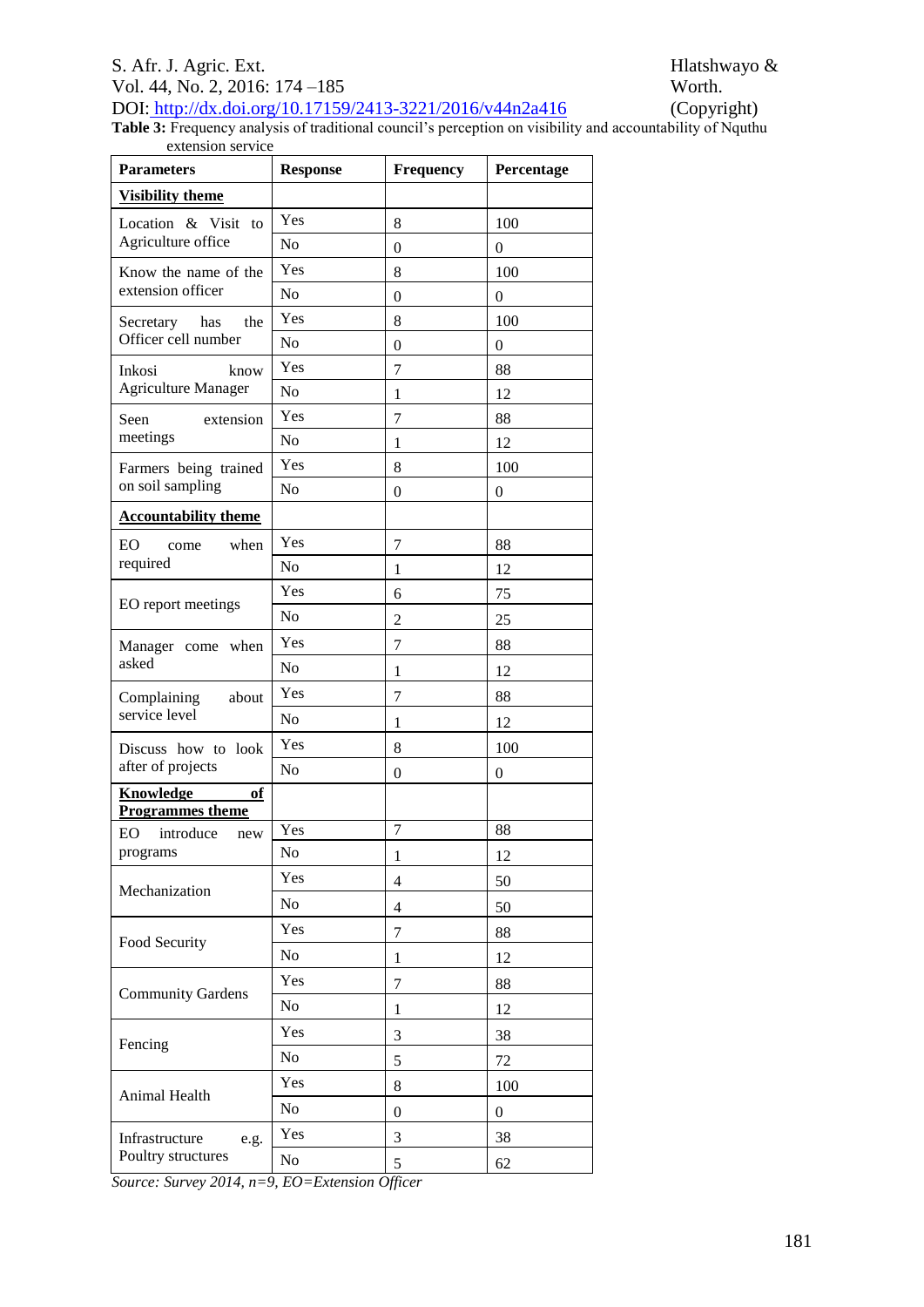Table 3 also showed that 88% of traditional councils confirmed that the extension officers and their manager do come to council meetings, when asked to come and discuss issues of importance and relevant to agriculture in their area. This pointed to a good working relationship between the traditional council and the extension office.

The majority of traditional councils also indicated as shown in Table 3, that departmental programs were introduced to them, with all relevant requirement so that their subjects can benefit. However half of the traditional council indicated that they understand the Mechanization program, which was very big and aimed at improving massively the lives of people. It was also confusing as to why only half will know because the programme was launched in Nquthu where all Amakhosi and Izinduna were invited and attended. It could be assumed that the traditional councils were confused between knowing programme and the implementation thereof.

## **4.3 Community Care Givers (CCG's)**

82.6% of CCG's as shown in Table 4 indicated that they know the extension officers working in their area. They further indicated that they talked about agriculture with them, like where the need for community gardens or other extension interventions were. It was also interesting and encouraging that CCG's have seen extension interventions in the form of community projects (78.3%) and individual gardens (82.6%) in their area of operation.

More CCG's indicated that they have knowledge of the main departmental programs relevant to their work namely Mechanization and Youth and Women programs. 73.9% of CCG's indicated that they know about the Mechanization program and even more (78.3%) indicated that people in their areas have benefited from the program. 91.3% confirmed that they discuss agriculture as a vehicle to alleviate poverty in their communities.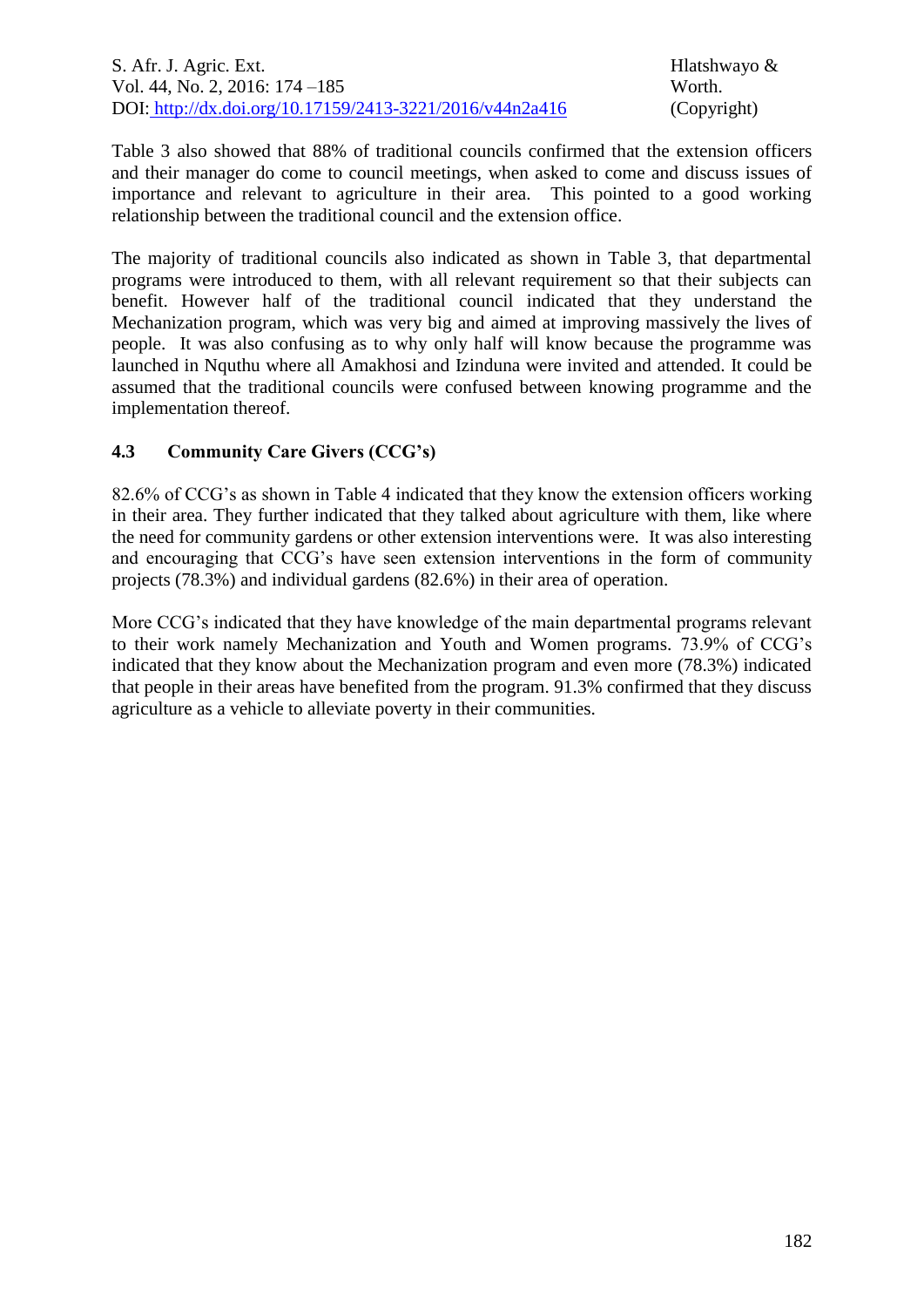| Table 4: Frequency analysis of Community Care Givers (CCG's) perception on visibility and |  |
|-------------------------------------------------------------------------------------------|--|
| accountability of Nguthu Extension Service.                                               |  |

| <b>Parameters</b>       | <b>Response</b> | <b>Frequency</b> | Percentage |
|-------------------------|-----------------|------------------|------------|
| <b>Visibility theme</b> |                 |                  |            |
| Know the EO for         | Yes             | 19               | 82.6       |
| your area               | No              | 4                | 17.4       |
| Talk about              | Yes             | 18               | 78.3       |
| agriculture             | N <sub>o</sub>  | 5                | 21.7       |
| Know EO cell            | Yes             | 15               | 65.2       |
| phone contact           |                 |                  |            |
| details                 | N <sub>o</sub>  | 8                | 34.8       |
| Noticed projects in     | Yes             | 18               | 78.3       |
| your area               | N <sub>o</sub>  | 5                | 21.7       |
| See home gardens        | Yes             | 19               | 82.6       |
| in your area            | No              | 4                | 17.4       |
| <b>Knowledge of</b>     |                 |                  |            |
| <b>Programmes</b>       |                 |                  |            |
| <u>theme</u>            |                 |                  |            |
|                         | Yes             | 17               | 73.9       |
| Mechanisation           | N <sub>o</sub>  | 6                | 26.1       |
| People benefitted       | Yes             | 18               | 78.3       |
| from mechanisation      | N <sub>o</sub>  | 5                | 21.7       |
| Youth and Women         | Yes             | 16               | 69.6       |
| programme               | N <sub>0</sub>  | 7                | 30.4       |
| CCG's report about      | Yes             | 21               | 91.3       |
| agriculture             | N <sub>o</sub>  | $\overline{2}$   | 8.7        |

*Source; Survey 2014, EO=Extension Officer*

Table 5 showed that the Fishers' Chi-square analysis for CCG's, all agreed with each other as there were no significant differences amongst them on all the issues.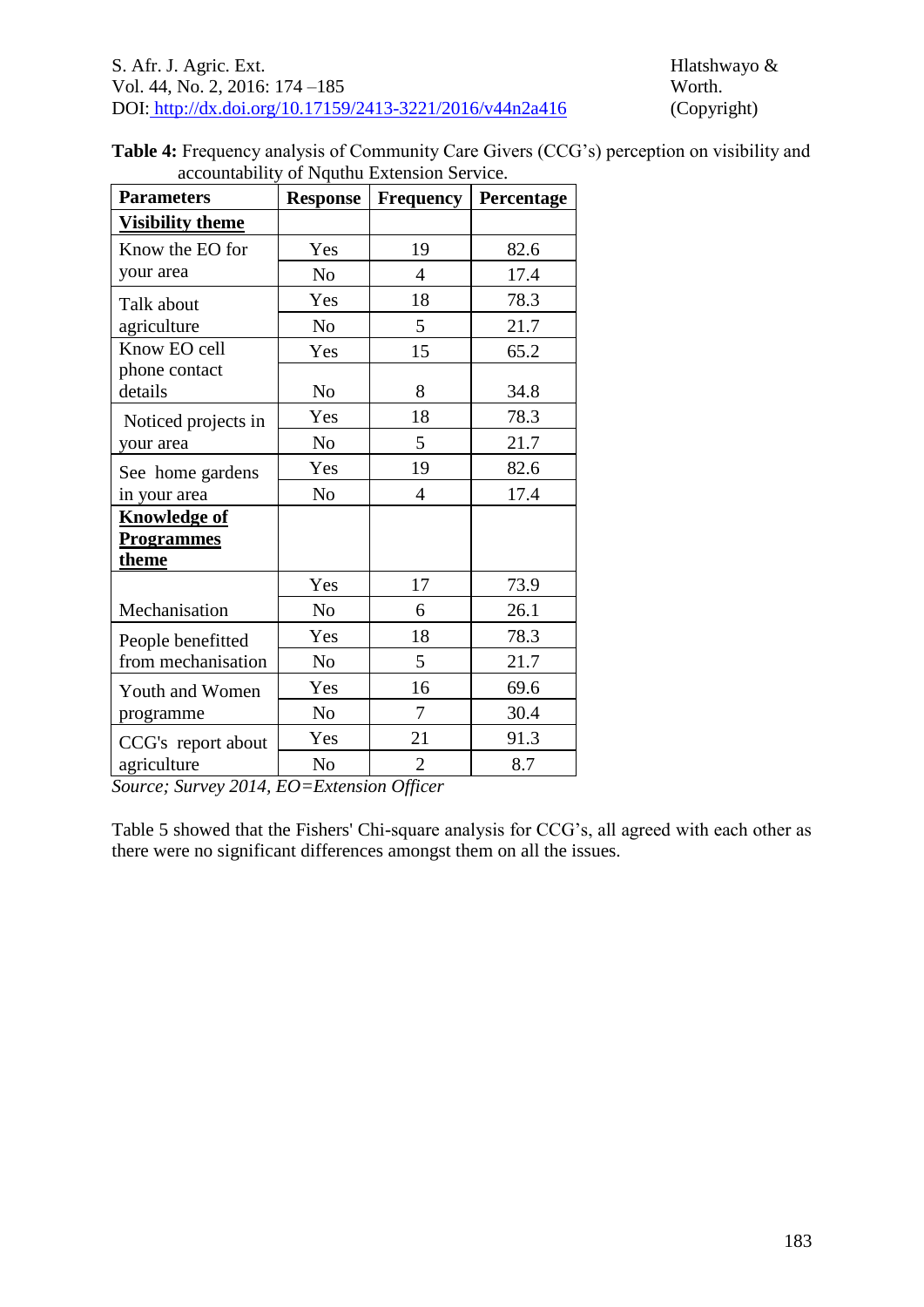| <b>Table 5:</b> Chi-Square analysis of Community Care Givers (CCG's) perception on visibility |
|-----------------------------------------------------------------------------------------------|
| and accountability of Nguthu Extension Service                                                |

| <b>Parameters</b>       | $\mathbf{X}^2$ | df | p value | <b>Statistical</b><br><b>Comment</b> |
|-------------------------|----------------|----|---------|--------------------------------------|
| <b>Visibility theme</b> |                |    |         |                                      |
| Know the                |                |    |         |                                      |
| extension officer       | 21.974         | 22 | 0.476   | <b>NS</b>                            |
| for your area           |                |    |         |                                      |
| Talk about              | 21.263         | 22 | 0.404   | <b>NS</b>                            |
| agriculture             |                |    |         |                                      |
| Know EO cell            | 19.481         | 22 | 0.779   | <b>NS</b>                            |
| phone                   |                |    |         |                                      |
| See projects in         | 21.263         | 22 | 0.404   | <b>NS</b>                            |
| your area               |                |    |         |                                      |
| See home                |                |    |         |                                      |
| gardens in your         | 21.974         | 22 | 0.476   | <b>NS</b>                            |
| area                    |                |    |         |                                      |
|                         |                |    |         |                                      |
| <b>Knowledge of</b>     |                |    |         |                                      |
| <b>Programmes</b>       |                |    |         |                                      |
| theme                   |                |    |         |                                      |
| Mechanisation           | 20.597         | 22 | 0.347   | <b>NS</b>                            |
| Programme               |                |    |         |                                      |
| People benefitted       |                |    |         |                                      |
| from                    | 21.263         | 22 | 0.404   | <b>NS</b>                            |
| Mechanisation           |                |    |         |                                      |
| Youth and women         | 19.474         | 22 | 0.81    | <b>NS</b>                            |
| Programme               |                |    |         |                                      |
| CCG's report            | 26.725         | 22 | 0.684   | <b>NS</b>                            |
| about agriculture       |                |    |         |                                      |

*Source; Survey 2014, X 2 = Fisher's Chi-square tests, df=degrees of freedom, NS=not significant*

# **5. CONCLUSION**

This study concluded differently to what Eicher (2001) found by indicating that extension services in developing countries is deteriorating day by day. This study concludes that the state of extension in Nquthu agricultural office is highly visible to all stakeholders, it does engage and discuss government initiated agricultural projects and programmes like food security, mechanization and community investment (fencing, dip tanks). It also account when asked about issues of importance in the community, traditional leaders knew the extension manager and the contact details in case there are issues that need to be discussed or just to solve problems before they become big.

# **6. RECOMMENDATIONS**

1. Key stakeholders other than farmers should be identified by local offices or service centres and be engaged and taken on board on agricultural issues by extension.